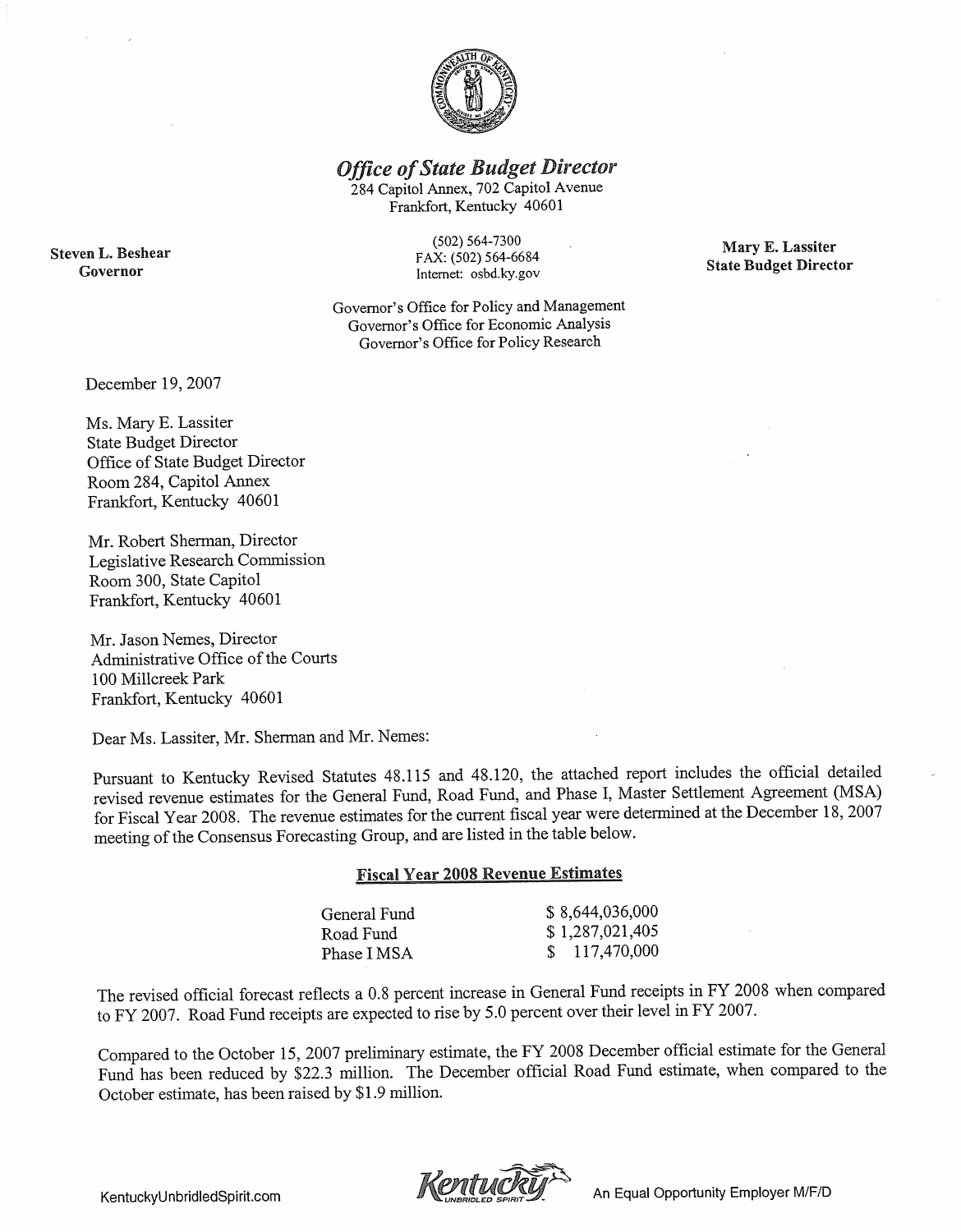Ms. Lassiter, Mr. Sherman & Mr. Nemes December 19, 2007 Page 2

In addition to providing estimates for the General Fund and the Road Fund, the Consensus Forecasting Group examined the outlook for FY 2008 revenue from the MSA. The estimate for FY 2008 is unchanged from the forecast rendered on August 10, 2007 of \$117,470,000.

In summary, the General Fund, Road Fund, and MSA estimates were prepared by the Consensus Forecasting Group and represent an agreement as to the most likely outcome for revenues in the current fiscal year, given the available information on December 18, 2007.

The Consensus Forecasting Group consisted of Dr. Larry Lynch (chairman), Dr. Jim McCabe, Dr. Frank O'Connor, Dr. Bruce Johnson, Dr. David Wildasin, Dr. Virginia Wilson, and Ms. Maria G. Hampton. Support was provided by the Governor's Office for Economic Analysis and the Legislative Research Commission.

Detailed estimates for each account and summary tables for both the General Fund and the Road Fund are attached.

Sincerely,

 $0\leq\ell_{1}$ 

Robert W. Cox Deputy Executive Director Governor's Office for Economic Analysis

Attachments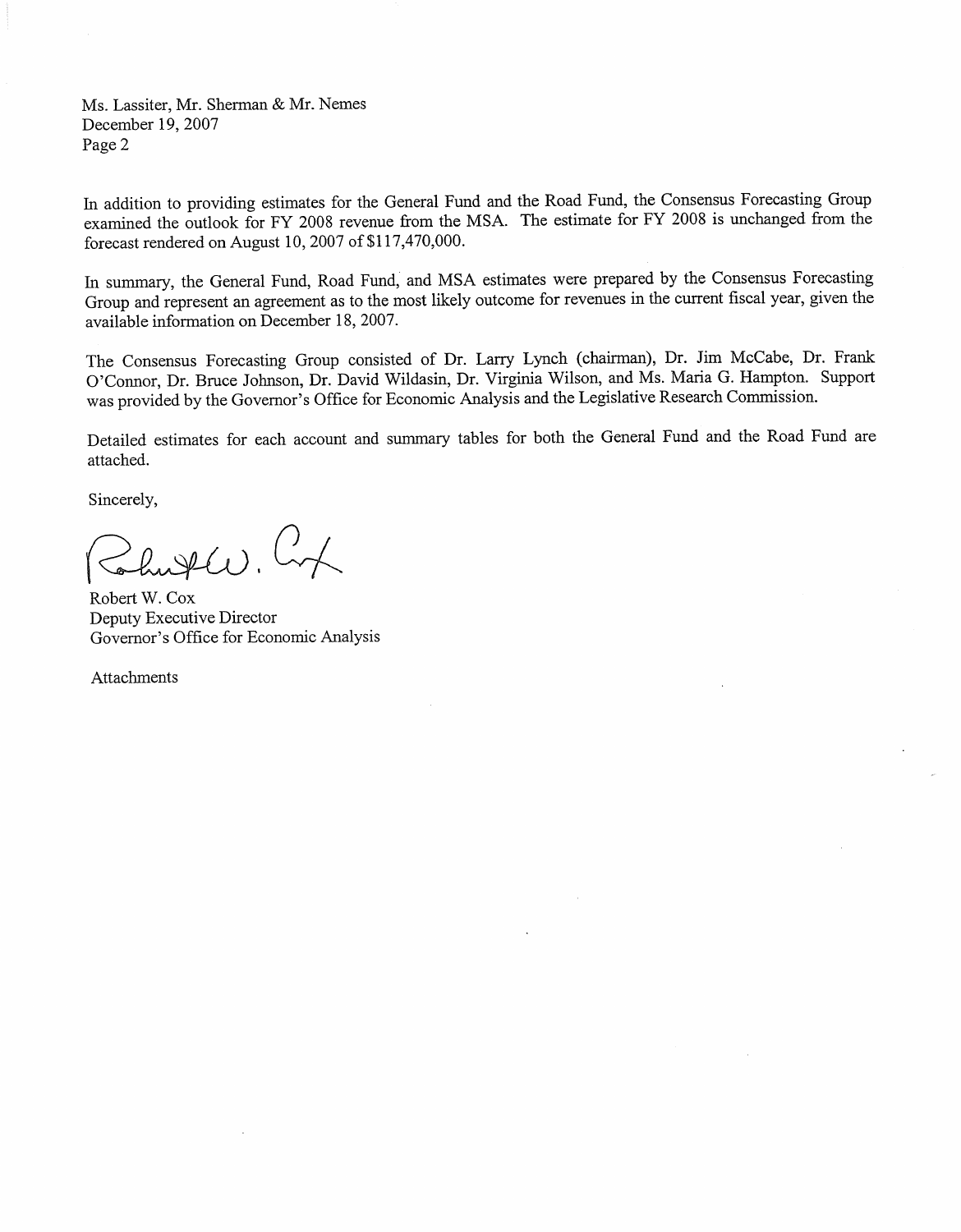#### **General Fund GOEA Forecast for FY08**

#### **December 2007**

| General Fund Revenues (million \$) |             |             |
|------------------------------------|-------------|-------------|
|                                    | <b>FY07</b> | <b>FY08</b> |
|                                    | Actual      | Estimate    |
| Sales & Use                        | 2.817.7     | 2.889.4     |
| Individual Income                  | 3.041.5     | 3,352.5     |
| Corporation Inc & LLET*            | 999.8       | 685.7       |
| Coal Severance                     | 222.0       | 225.5       |
| Cigarette & OTP                    | 177.4       | 181.7       |
| Property                           | 492.5       | 497.0       |
| Lottery                            | 186.6       | 187.5       |
| Other                              | 636.3       | 624.8       |
| <b>Total General Fund</b>          | 8,573.8     | 8.644.0     |

#### **Annual Percentage Growth Rates**

|                           | <b>FY07</b> | <b>FY08</b> |
|---------------------------|-------------|-------------|
|                           | Actual      | Estimate    |
|                           |             |             |
| Sales & Use               | 2.5         | 2.5         |
| Individual Income         | 4.2         | 10.2        |
| Corp. Inc & LLET*         | $-4.3$      | $-31.4$     |
| Coal Severance            | $-1.1$      | 1.6         |
| Cigarette & OTP           | $-3.7$      | 2.4         |
| Property                  | $-2.0$      | 0.9         |
| Lottery                   | $-1.8$      | 0.5         |
| Other                     | 13.3        | $-1.8$      |
| <b>Total General Fund</b> | 2.4         | 0.8         |

 $\,^*$  Includes corporate license tax for FY06 & FY07 only

### **October 07 CFG Estimate**

|                           | <b>FY07</b> | <b>FY08</b> |
|---------------------------|-------------|-------------|
|                           | Actual      | Estimate    |
|                           |             |             |
| Sales & Use               | 2.817.7     | 2.886.4     |
| Individual Income         | 3.041.5     | 3.360.2     |
| Corporation Inc & LLET*   | 999.8       | 709.9       |
| Coal Severance            | 222.0       | 217.4       |
| Cigarette & OTP           | 177.4       | 192.4       |
| Property                  | 492.5       | 497.0       |
| Lottery                   | 186.6       | 187.5       |
| Other                     | 636.3       | 615.6       |
| <b>Total General Fund</b> | 8.573.8     | 8,666.4     |

### **Change from October to December (Million \$)**

|                         | <b>FY07</b> | <b>FY08</b> |
|-------------------------|-------------|-------------|
|                         | Actual      | Estimate    |
|                         |             |             |
| Sales & Use             | 0.0         | 3.0         |
| Individual Income       | 0.0         | $-7.7$      |
| Corporation Inc & LLET* | 0.0         | $-24.2$     |
| Coal Severance          | 0.0         | 8.1         |
| Cigarette & OTP         | 0.0         | $-10.7$     |
| Property                | 0.0         | 0.0         |
| Lottery                 | 0.0         | 0.0         |
| Other                   | 0.0         | 9.2         |
| Total General Fund      | 0.0         | $-22.4$     |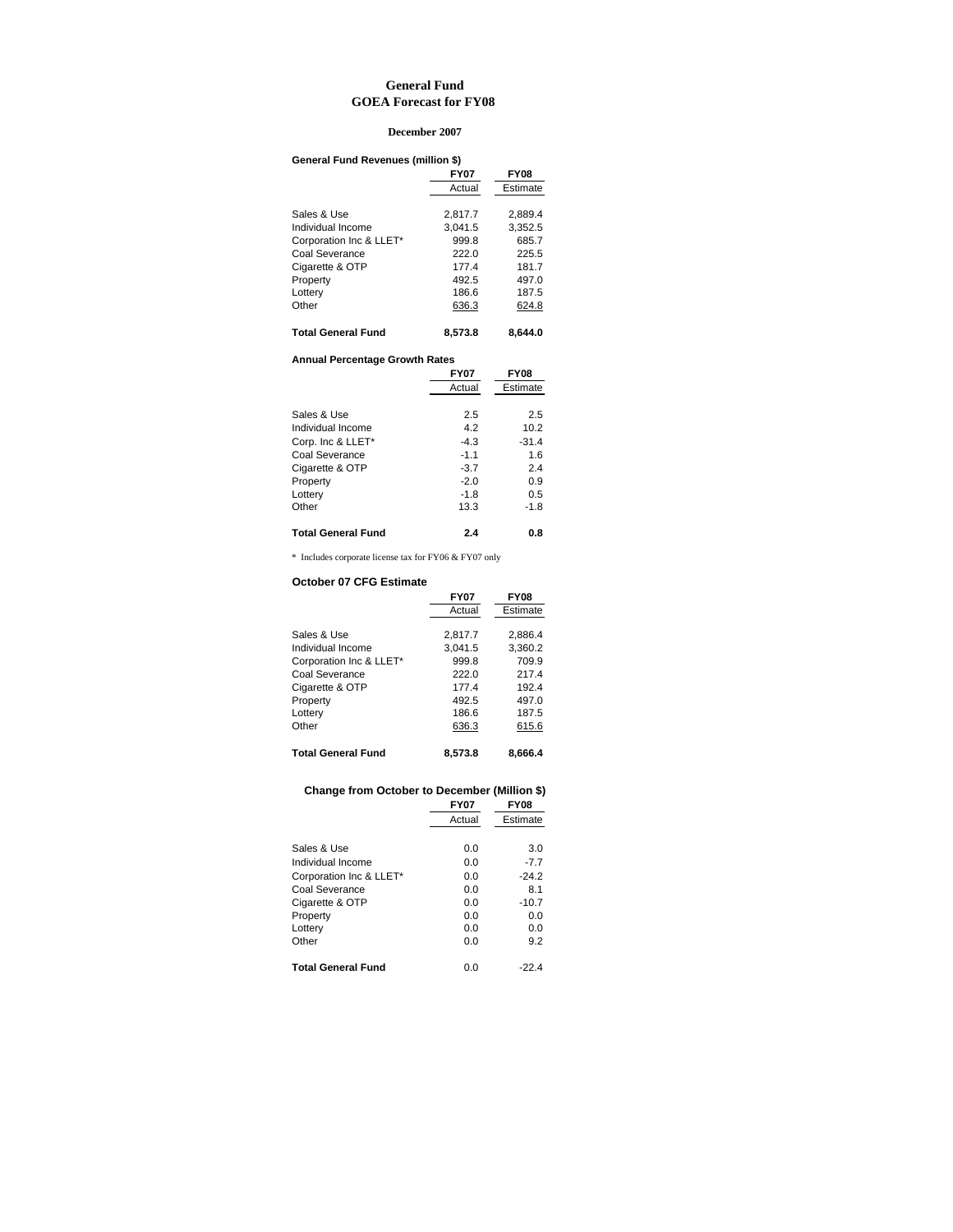# 12/21/2007 **General Fund Detailed Consensus Revenue Estimate** CFG

| Source                                         | Actual<br>2006-07 | <b>Estimate</b><br>2007-08 |
|------------------------------------------------|-------------------|----------------------------|
| <b>Selected Sales and Gross Receipts Taxes</b> |                   |                            |
| Sales & Use                                    | \$2,817,652,253   | \$2,889,400,000            |
| Cigarette Excise Tax                           | 13,056,369        | 15,100,000                 |
| <b>Cigarette Surtax</b>                        | 155,712,098       | 157,300,000                |
| Cigarette Floor Stock Tax                      | 9,746             | 0                          |
| <b>Distilled Spirits Case Sales</b>            | 98,874            | 102,000                    |
| Insurance Tax Foreign Companies                | 36,952,894        | 36,500,000                 |
| Insurance Tax Companies Other Than Life        | 84,547,124        | 85,800,000                 |
| Insurance Tax Fire Prevention Fund             | 4,377,967         | 4,700,000                  |
| Pari-Mutuel                                    | 5,489,552         | 6,600,000                  |
| Race Track Admission                           | 190,362           | 200,000                    |
| <b>Beer Consumption</b>                        | 6,344,079         | 6,300,000                  |
| <b>Distilled Spirits Consumption</b>           | 10,094,572        | 10,500,000                 |
| <b>Wine Consumption</b>                        | 2,326,331         | 2,300,000                  |
| <b>Beer Wholesale</b>                          | 46,806,186        | 46,700,000                 |
| <b>Distilled Spirits Wholesale</b>             | 25,139,117        | 27,300,000                 |
| Wine Wholesale                                 | 11,392,111        | 12,400,000                 |
| Other Tobacco Products and Snuff               | 8,636,348         | 9,300,000                  |
| <b>Telecommunications Taxes</b>                | 51,623,000        | 51,500,000                 |
| TOTAL SEL. SALES AND GROSS RECEIPTS TAXES      | \$3,280,448,983   | \$3,362,002,000            |
| <b>License and Privilege Taxes</b>             |                   |                            |
| Coal Severance Tax                             | \$221,952,516     | \$225,500,000              |
| Mineral Severance Tax                          | 14,822,013        | 14,800,000                 |
| Natural Gas Severance Tax                      | 32,339,897        | 26,500,000                 |
| Oil Production                                 | 6,198,342         | 8,000,000                  |
| Corporate License                              | 11,734,452        | 7,600,000                  |
| Cigarette License                              | 92,106            | 70,000                     |
| Race Track License                             | 283,675           | 300,000                    |
| Marijuana and Controlled Substance Tax         | 109,992           | 0                          |
| <b>Bank Franchise Tax</b>                      | 63,912,315        | 67,200,000                 |
| Corporation Organization                       | 115,755           | 100,000                    |
| Cir. Ct. Clk. - Driver License Receipts        | 603,807           | 600,000                    |
| Sand and Gravel License                        | 5,100             | 0                          |
| Alcoholic Beverage License Suspension          | 659,151           | 800,000                    |
| Limited Liability Entity Tax                   | 0                 | 93,000,000                 |
| <b>TOTAL LICENSE AND PRIVILEGE TAXES</b>       | \$352,829,121     | \$444,470,000              |
| <b>Income Taxes</b>                            |                   |                            |
| Corporation Income Tax                         | \$988,064,957     | \$592,700,000              |
| Individual Income Tax                          | 3,041,535,604     | 3,352,500,000              |
|                                                |                   |                            |
| <b>TOTAL INCOME TAXES</b>                      | \$4,029,600,561   | \$3,945,200,000            |
| <b>Property Taxes</b>                          |                   |                            |
| <b>Real Property</b>                           | \$228,300,000     | \$242,000,000              |
| <b>Tangible Personal Property</b>              | \$81,700,000      | \$86,100,000               |
| <b>Motor Vehicles</b>                          | \$103,700,000     | \$106,900,000              |
| Building and Loan Association Capital Stock    | \$2,900,000       | \$3,000,000                |
| <b>Delinquent Property</b>                     | \$7,500,000       | \$7,500,000                |
| Omitted Intangible Personal Property           | \$7,100,000       | \$250,000                  |
| <b>Omitted Tangible Personal Property</b>      | \$10,700,000      | \$6,000,000                |
| <b>Apportioned Vehicles</b>                    | \$7,000,000       | \$5,500,000                |
| <b>Public Service Companies</b>                | \$42,600,000      | \$38,700,000               |
| <b>Other Property</b>                          | \$1,000,000       | \$1,000,000                |
| TOTAL PROPERTY TAXES                           | \$492,500,000     | \$496,950,000              |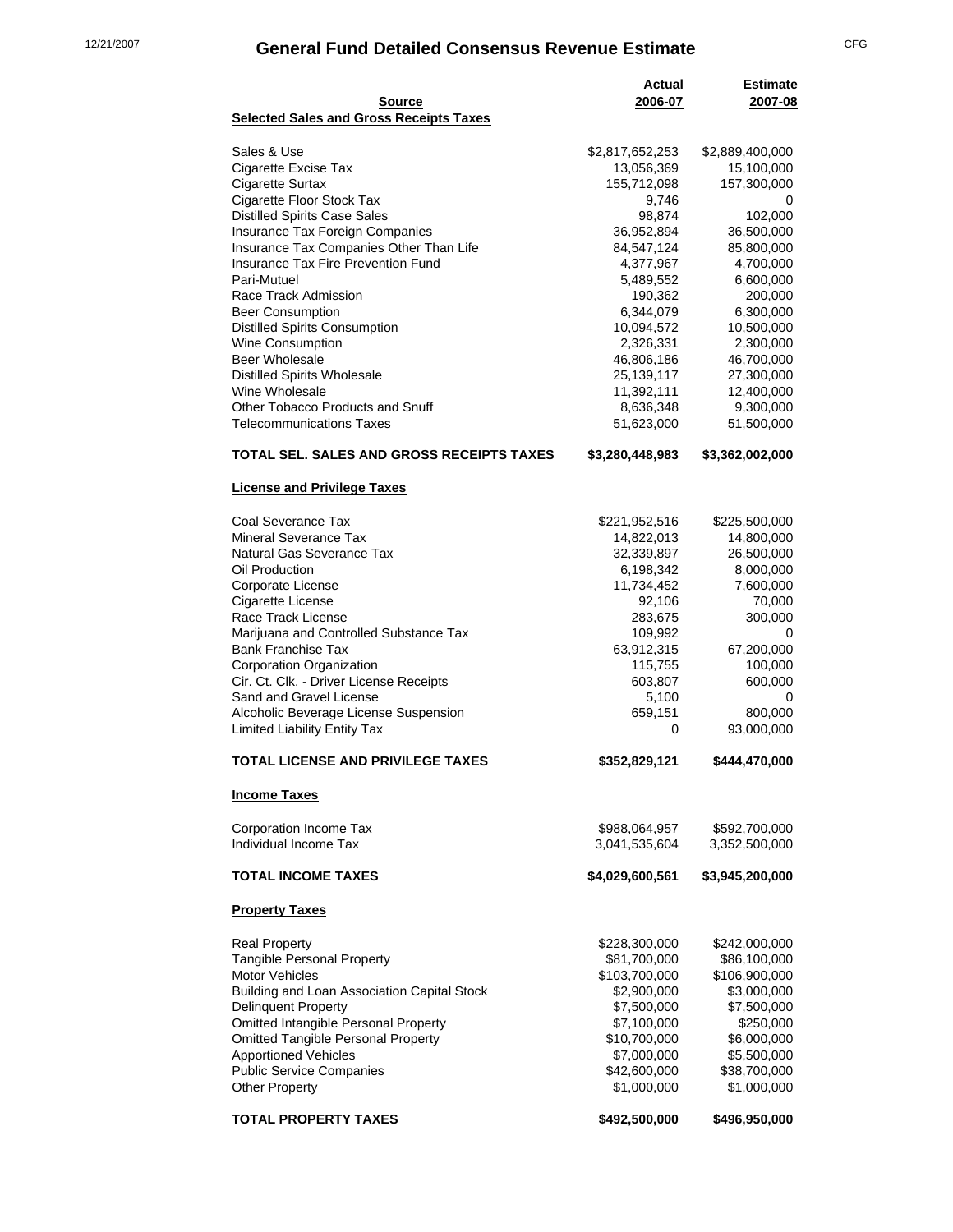# 12/21/2007 **General Fund Detailed Consensus Revenue Estimate** CFG

| <b>Inheritance Taxes</b>                                                                                                                                                                                                                                                                                                                                                                                                                                                                                                                                                                                                                                                                                      |                                                                                                                                                                                                                  |                                                                                                                                                                                                          |
|---------------------------------------------------------------------------------------------------------------------------------------------------------------------------------------------------------------------------------------------------------------------------------------------------------------------------------------------------------------------------------------------------------------------------------------------------------------------------------------------------------------------------------------------------------------------------------------------------------------------------------------------------------------------------------------------------------------|------------------------------------------------------------------------------------------------------------------------------------------------------------------------------------------------------------------|----------------------------------------------------------------------------------------------------------------------------------------------------------------------------------------------------------|
| <b>Inheritance Tax</b>                                                                                                                                                                                                                                                                                                                                                                                                                                                                                                                                                                                                                                                                                        | \$43,578,107                                                                                                                                                                                                     | \$48,000,000                                                                                                                                                                                             |
| <b>TOTAL INHERITANCE TAXES</b>                                                                                                                                                                                                                                                                                                                                                                                                                                                                                                                                                                                                                                                                                | \$43,578,107                                                                                                                                                                                                     | \$48,000,000                                                                                                                                                                                             |
| <b>Departmental Fees, Sales and Rentals</b>                                                                                                                                                                                                                                                                                                                                                                                                                                                                                                                                                                                                                                                                   |                                                                                                                                                                                                                  |                                                                                                                                                                                                          |
| <b>Public Service Commission Assessments-</b><br>Insurance - Retaliatory Taxes & Fees-<br>Sec. of State - Process Agents Fees<br>Insurance - Miscellaneous Receipts<br>Circuit Court Clk. - Civil Filing Fee Receipts-<br>Circuit Court Clk. - Bond Filing Fee-<br>Circuit Court Clk. - 10% Bond Fee-<br>Circuit Court Clk. - Receipts for Services-<br>Strip Mining & Reclamation Fees-<br>Strip Mining & Reclamation - Fines Coll.                                                                                                                                                                                                                                                                          | \$14,593,067<br>1,547,010<br>0<br>0<br>11,338,790<br>519,733<br>686,538<br>5,075,912<br>1,108,250<br>799,708                                                                                                     | \$10,706,000<br>1,600,000<br>100,000<br>200,000<br>12,400,000<br>500,000<br>704,000<br>5,600,000<br>1,500,000<br>1,000,000                                                                               |
| Master Commissioner Sales-<br>Miscellaneous - Pub Advoc; Sec State Fee                                                                                                                                                                                                                                                                                                                                                                                                                                                                                                                                                                                                                                        | 0<br>3,967,778                                                                                                                                                                                                   | 4,250,000                                                                                                                                                                                                |
| TOTAL DEPARTMENT FEES, SALES AND RENTALS                                                                                                                                                                                                                                                                                                                                                                                                                                                                                                                                                                                                                                                                      | \$39,636,786                                                                                                                                                                                                     | \$38,560,000                                                                                                                                                                                             |
| <b>Investment Receipts</b>                                                                                                                                                                                                                                                                                                                                                                                                                                                                                                                                                                                                                                                                                    |                                                                                                                                                                                                                  |                                                                                                                                                                                                          |
| General Depository Investment Income **<br>Circuit Court Clk. - Interest Income<br>Ky Asset/Liab - TRAN                                                                                                                                                                                                                                                                                                                                                                                                                                                                                                                                                                                                       | \$30,501,690<br>0<br>0                                                                                                                                                                                           | \$16,400,000<br>0<br>0                                                                                                                                                                                   |
| TOTAL INVESTMENT RECEIPTS                                                                                                                                                                                                                                                                                                                                                                                                                                                                                                                                                                                                                                                                                     | \$30,501,690                                                                                                                                                                                                     | \$16,400,000                                                                                                                                                                                             |
| <b>Miscellaneous Revenue</b>                                                                                                                                                                                                                                                                                                                                                                                                                                                                                                                                                                                                                                                                                  |                                                                                                                                                                                                                  |                                                                                                                                                                                                          |
| Lottery<br>Legal Process - Clk. Supreme Court<br>Legal Process - Clk. Court of Appeals<br>Dept. of Rev. Legal Process Taxes - Co. Clk.<br>Dept. of Rev. Penalty & Int. of Co. Officials<br>TVA - In Lieu of Taxes - State Portion<br>F.H.A. - In Lieu of Taxes<br>R.E.C.C. and R.T.C.C. In Lieu of Taxes<br>Business Development - In Lieu of Taxes<br><b>Abandoned Property</b><br>Circuit Court Clk. - Fish & Wildlife Fines<br>Cir. Ct. Clk. - Criminal/Traffic Fines & Costs<br>Circuit Court Clk. - Bond Forfeitures<br>Fines Dept Insurance<br>Workplace & Employment Standards, Fees, Fines<br>Sale of NO <sub>x</sub> Credits<br>Other Fines & Unhonored Checks<br><b>TOTAL MISCELLANEOUS REVENUE</b> | \$186,625,113<br>116,706<br>0<br>3,135,400<br>(29, 468)<br>10,037,326<br>73,168<br>310<br>0<br>38,238,637<br>70,595<br>24,852,725<br>1,483,153<br>717,032<br>1,199,815<br>811,600<br>23,788,218<br>\$291,120,330 | \$187,500,000<br>131,000<br>10,000<br>3,200,000<br>0<br>12,400,000<br>0<br>0<br>0<br>25,000,000<br>70,000<br>25,000,000<br>1,500,000<br>800,000<br>1,475,000<br>2,600,000<br>21,830,000<br>\$281,516,000 |
|                                                                                                                                                                                                                                                                                                                                                                                                                                                                                                                                                                                                                                                                                                               |                                                                                                                                                                                                                  |                                                                                                                                                                                                          |
| <b>MISC. NOT IN REVENUE ESTIMATES</b>                                                                                                                                                                                                                                                                                                                                                                                                                                                                                                                                                                                                                                                                         | \$12,151,295                                                                                                                                                                                                     | \$10,000,000                                                                                                                                                                                             |
| <b>REVENUE INITIATIVES</b>                                                                                                                                                                                                                                                                                                                                                                                                                                                                                                                                                                                                                                                                                    | \$0                                                                                                                                                                                                              | \$938,000                                                                                                                                                                                                |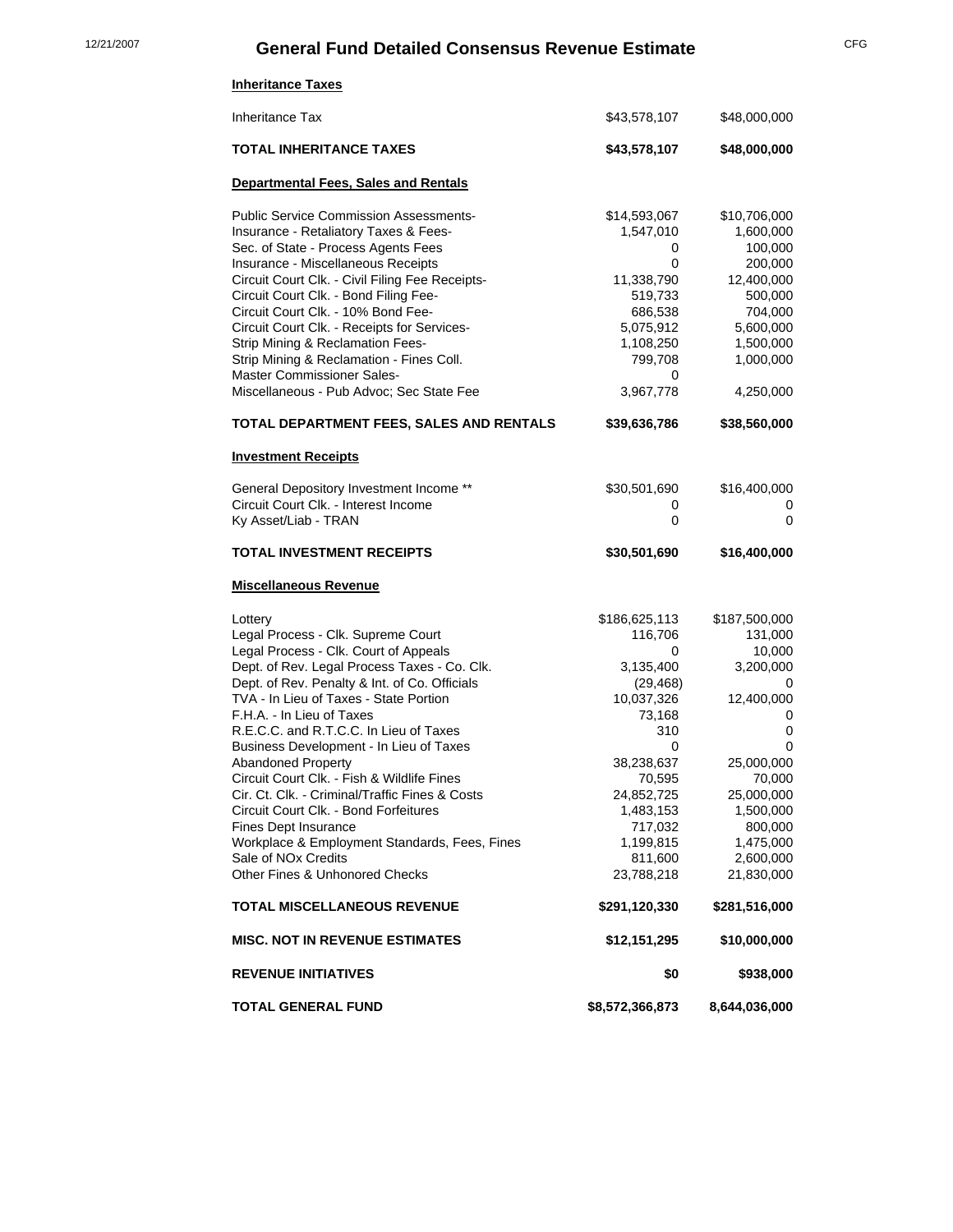## **Road Fund GOEA Forecast for FY08**

#### **December 2007**

### **Road Fund Revenues (million \$)**

|                                | <b>FY07</b> | <b>FY08</b> |
|--------------------------------|-------------|-------------|
|                                | Actual      | Estimate    |
|                                |             |             |
| Motor Fuels                    | 563.4       | 610.6       |
| Motor Vehicle Usage            | 411.3       | 418.9       |
| Motor Vehicle License          | 101.7       | 107.5       |
| <b>Motor Vehicle Operators</b> | 15.8        | 15.7        |
| <b>Weight Distance</b>         | 85.4        | 86.0        |
| Investment                     | 16.1        | 14.0        |
| Other                          | 32.2        | 34.4        |
| <b>Total Road Fund</b>         | 1.225.9     | 1.287.0     |

#### **Annual Percentage Growth Rates**

|                                | <b>FY07</b> | <b>FY08</b> |
|--------------------------------|-------------|-------------|
|                                | Actual      | Estimate    |
|                                |             |             |
| Motor Fuels                    | 6.6         | 8.4         |
| Motor Vehicle Usage            | 4.0         | 1.8         |
| Motor Vehicle License          | 8.3         | 5.7         |
| <b>Motor Vehicle Operators</b> | 8.2         | -0.6        |
| <b>Weight Distance</b>         | 0.1         | 0.7         |
| Investment                     | 151.6       | $-13.0$     |
| Other                          | $-22.0$     | 6.8         |
|                                |             |             |
| <b>Total Road Fund</b>         | 5.2         | 5.0         |

#### **October 07 CFG Estimate**

|                                | <b>FY07</b> | <b>FY08</b> |
|--------------------------------|-------------|-------------|
|                                | Actual      | Estimate    |
| Motor Fuels                    | 563.4       | 612.3       |
|                                |             |             |
| Motor Vehicle Usage            | 411.3       | 417.1       |
| Motor Vehicle License          | 101.7       | 104.2       |
| <b>Motor Vehicle Operators</b> | 15.8        | 15.9        |
| <b>Weight Distance</b>         | 85.4        | 86.7        |
| Investment                     | 16.1        | 14.0        |
| Other                          | 32.2        | 35.0        |
|                                |             |             |
| <b>Total Road Fund</b>         | 1.225.9     | 1.285.2     |

# **Change from October to December (Million \$)**

|                                | <b>FY07</b> | <b>FY08</b> |
|--------------------------------|-------------|-------------|
|                                | Actual      | Estimate    |
|                                |             |             |
| Motor Fuels                    | 0.0         | $-1.7$      |
| Motor Vehicle Usage            | 0.0         | 1.8         |
| Motor Vehicle License          | 0.0         | 3.3         |
| <b>Motor Vehicle Operators</b> | 0.0         | $-0.2$      |
| Weight Distance                | 0.0         | $-0.7$      |
| Investment                     | 0.0         | 0.0         |
| Other                          | 0.0         | $-0.6$      |
| Total Road Fund                | 0.0         | 1.9         |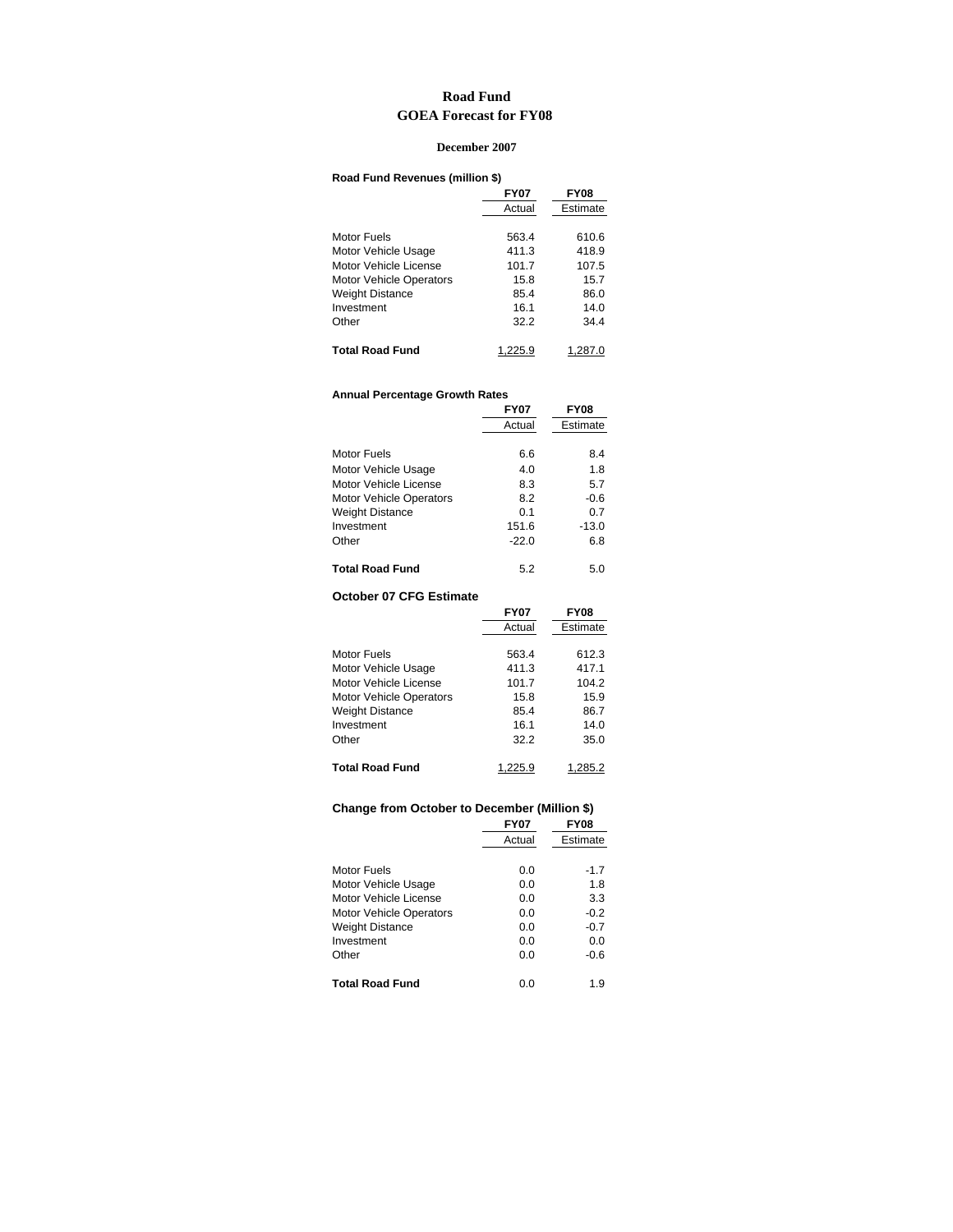# 12/21/2007 **Road Fund Detailed Revenue Estimates** Consensus Forecasting Group

|                                                                                                                                                                                                                                   | FY 2007<br>Actual                                                                                  | FY 2008<br>Estimated                                                                |
|-----------------------------------------------------------------------------------------------------------------------------------------------------------------------------------------------------------------------------------|----------------------------------------------------------------------------------------------------|-------------------------------------------------------------------------------------|
| <b>Sales and Gross Receipts Taxes</b>                                                                                                                                                                                             |                                                                                                    |                                                                                     |
| Motor Fuels Normal and Normal Use<br>Motor Vehicle Usage<br>Motor Vehicle Rental Usage<br><b>Truck Trip Permits</b><br>Sales and Use<br>Usage Tax on Buses<br><b>Supplemental Fuel Surtax</b><br>Usage Tax on Historical Vehicles | \$563,169,131<br>377,321,335<br>33,863,836<br>310,900<br>66,826<br>0<br>$\mathbf 0$<br>$\mathbf 0$ | \$610,280,000<br>385,320,000<br>33,600,000<br>400,000<br>0<br>0<br>0<br>$\mathbf 0$ |
| <b>TOTAL SALES AND GROSS RECEIPTS TAX</b>                                                                                                                                                                                         | \$974,732,028                                                                                      | \$1,029,600,000                                                                     |
| <b>License and Privilege Taxes</b>                                                                                                                                                                                                |                                                                                                    |                                                                                     |
| Drive Away Utility Trailer Permits<br>Amateur Radio Plate<br>Passenger Car License<br>Truck License - State Share<br>Motorcycle License<br>Motorcycle License-Program GA19                                                        | \$7,249<br>9,439<br>26,588,981<br>21,291,558<br>528,257                                            | \$6,500<br>9,500<br>30,900,000<br>21,800,000<br>470,000<br>0                        |
| <b>Dealers License</b><br><b>Transfer License</b><br><b>Trailer License</b><br><b>County Clerk Penalty</b><br>Bus License - Except City<br>City and Suburban Bus License<br><b>Bus Certificates and Permits</b>                   | 261,416<br>778,123<br>1,629,254<br>39,576<br>31,595                                                | 290,000<br>660,000<br>1,700,000<br>75,850<br>30,000<br>0                            |
| <b>Taxi License</b><br><b>Truck Permits</b><br><b>Contract Taxicab Permit</b><br>Motor Vehicle Operator's License<br>Motor Vehicle Operator's License-Program GA19                                                                | 2,100<br>30,005<br>131,630<br>16,375<br>13,869,458                                                 | 4,000<br>29,500<br>91,500<br>15,000<br>13,700,000<br>0                              |
| <b>Highway Special Permits</b><br><b>U-Drive-It Permits</b><br>U-Drive-Licenses<br><b>Junk Yard License</b><br><b>Historic Vehicle License</b><br>Operator's License-Driver Education                                             | 7,063,872<br>7,588<br>1,411,309<br>4,139<br>263,020<br>616,464                                     | 7,000,000<br>12,000<br>1,710,000<br>4,500<br>250,000<br>650,000                     |
| <b>Truck Proportional Registration</b><br>Operator's License - Photography Program<br><b>Industrial Hauling Permits</b><br><b>General Assembly License Plates</b><br>Pearl Harbor Survivor Plates                                 | 42,684,710<br>1,325,959<br>3,580<br>2,342<br>48                                                    | 43,150,000<br>1,300,000<br>5,000<br>2,000<br>150                                    |
| <b>Collegiate Plates</b><br><b>Personalized License Plates</b><br>Army Reserve Plates<br><b>Purple Heart Plates</b><br><b>Judicial License Plates</b><br>Civil Air Patrol Plates                                                  | 739,896<br>1,184,757<br>506,457<br>35,273<br>382                                                   | 870,000<br>1,100,000<br>550,000<br>31,000<br>750                                    |
| <b>National Guard License Plates</b><br><b>Civic Event Plates</b><br><b>Street Rod Plates</b><br><b>Fraternal Order of Police Plates</b><br><b>Environmental License Plate</b>                                                    | 1,257<br>18,743<br>455<br>2,022<br>82,507<br>1,060,884                                             | 1,000<br>7,500<br>750<br>2,000<br>260,000<br>1,000,000                              |
| Dealer Demonstrator Tags<br><b>Volunteer Fireman License Tags</b><br>P.O.W. License Plates<br>Motor Carrier Identification Cards<br>Weight Distance Tax                                                                           | 5,077<br>66,732<br>80<br>399,095<br>85,435,610                                                     | 6,200<br>68,000<br>130<br>5,400,000<br>86,000,000                                   |
| <b>DES License Plates</b><br><b>Child Victims License Plates</b><br><b>Masonic License Plates</b><br><b>Horse Council Plates</b><br>Law Enforcement                                                                               | 9,381<br>108,659<br>48,761<br>452,729<br>137,446                                                   | 8,400<br>150,000<br>40,000<br>490,000<br>138,000                                    |
| Independent College<br><b>Ducks Unlimited</b><br>Spay and Neuter Plate<br>Share The Road<br><b>Ky Colonels</b>                                                                                                                    | 45,832<br>38,308<br>218,265<br>94,773<br>67,599                                                    | 46,000<br>39,000<br>219,000<br>95,000<br>68,000                                     |
| Sportsman<br><b>Breast Cancer</b><br>Choose Life<br>Zoo Foundation Plate<br><b>Temporary Tags</b>                                                                                                                                 | 211,324<br>48,209<br>273,418<br>22,500<br>464,468                                                  | 282,000<br>49,000<br>275,000<br>23,000<br>490,000                                   |